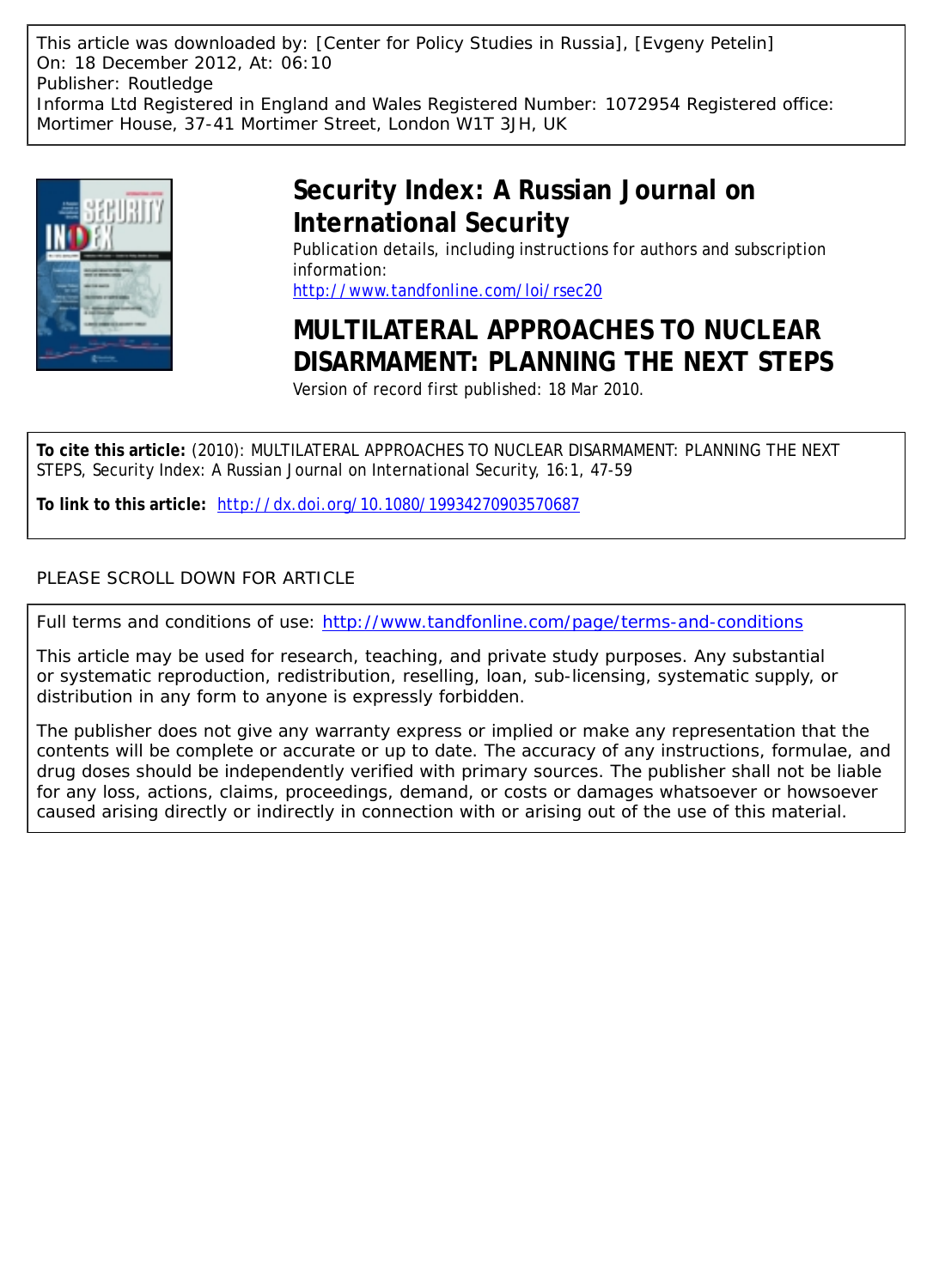

### MULTILATERAL APPROACHES TO NUCLEAR DISARMAMENT: PLANNING THE NEXT STEPS

Nuclear disarmament is one of the hot topics today. The more it is negotiated, the more there is the understanding that nuclear disarmament is a multilateral process, which should involve different actors and different aspects. At present, there are certain items on the short-term agenda—the strategic offensive arms reduction treaty between Russia and the United States, the 2010 NPT Review Conference, the CTBT ratification, etc. What's next? Which other steps should be taken to promote nuclear disarmament? What are the limits of the possible?

All these questions are answered by Director of the Department of Security and Disarmament Affairs of the Russian Foreign Ministry Anatoly Antonov; First Secretary of the Embassy of Norway to Moscow Kari Eken Wollebaek; PIR Senior Vice President Gennady Evstafiev; Director of Rosatom's International Cooperation Department Mikhail Lysenko; Senior Lecturer in International Relations of the St. Petersburg State University Anastasia Malygina; Director of the James Martin Center for Nonproliferation Studies of the Monterey Institute of International Studies William Potter; Advisor to the Chief of the General Staff Alexander Radchuk; PIR Center Executive Board Chairman Roland Timerbaev; and Senior Fellow of the Observer foundation Nandan Unnikrishnan.<sup>1</sup>

WILLIAM POTTER (MONTEREY INSTITUTE OF INTERNATIONAL STUDIES): These are the best of times and the worst of times when it comes to nuclear disarmament and nonproliferation. It is the best of times in terms of the new political climate for disarmament due in large part to the change in administration in Washington and the political space for serious discussions about disarmament afforded by the Road to Zero initiative launched a little over two years ago by George Shultz, William Perry, Henry Kissinger, and Sam Nunn. It also is the worst of times in terms of the number of new and continuing nuclear challenges we face, among the most difficult of which are those posed by non-state actors.

On May 3, 2010, a four-week negotiation of the 2010 NPT Review Conference will begin in New York. This conference will be the first review conference since the disastrous one in 2005, at which delegates devoted most of their energy and time debating an agenda and ended without any substantive agreements. Although a lot has changed since then, it is by no means certain that any meaningful progress on disarmament will be reached at the 2010 Review Conference. Among the major challenges will be: the degree to which key states parties perceive major threats to the NPT and their own security; the extent to which these perceptions of threat lead countries to demonstrate flexibility in their negotiating postures; the readiness of a small number of states to flout the will of the overwhelming majority of states parties and block consensus; the presence of any political grouping that can serve as a bridge between nuclear weapon states (NWS) and nonnuclear weapon states (NNWS) and help forge common ground on pressing proliferation, peaceful use, and disarmament issues; the readiness of states parties to focus on key regional security issues, and especially that of the Middle East; the extent to which the P-5, the EU, and the Non-Alignment Movement (NAM), among other groups, serve as constructive coalitions in search of common ground on pressing proliferation, peaceful use, and disarmament issues, or instead use these political groupings to constrain forward motion and pursue at best a lowest common ROUND TABLE

ш  $\overline{\phantom{a}}$  $\infty$ ⋖  $\vdash$  $\bigcap$  $\overline{z}$  $\supset$  $\circ$  $\sim$ 

47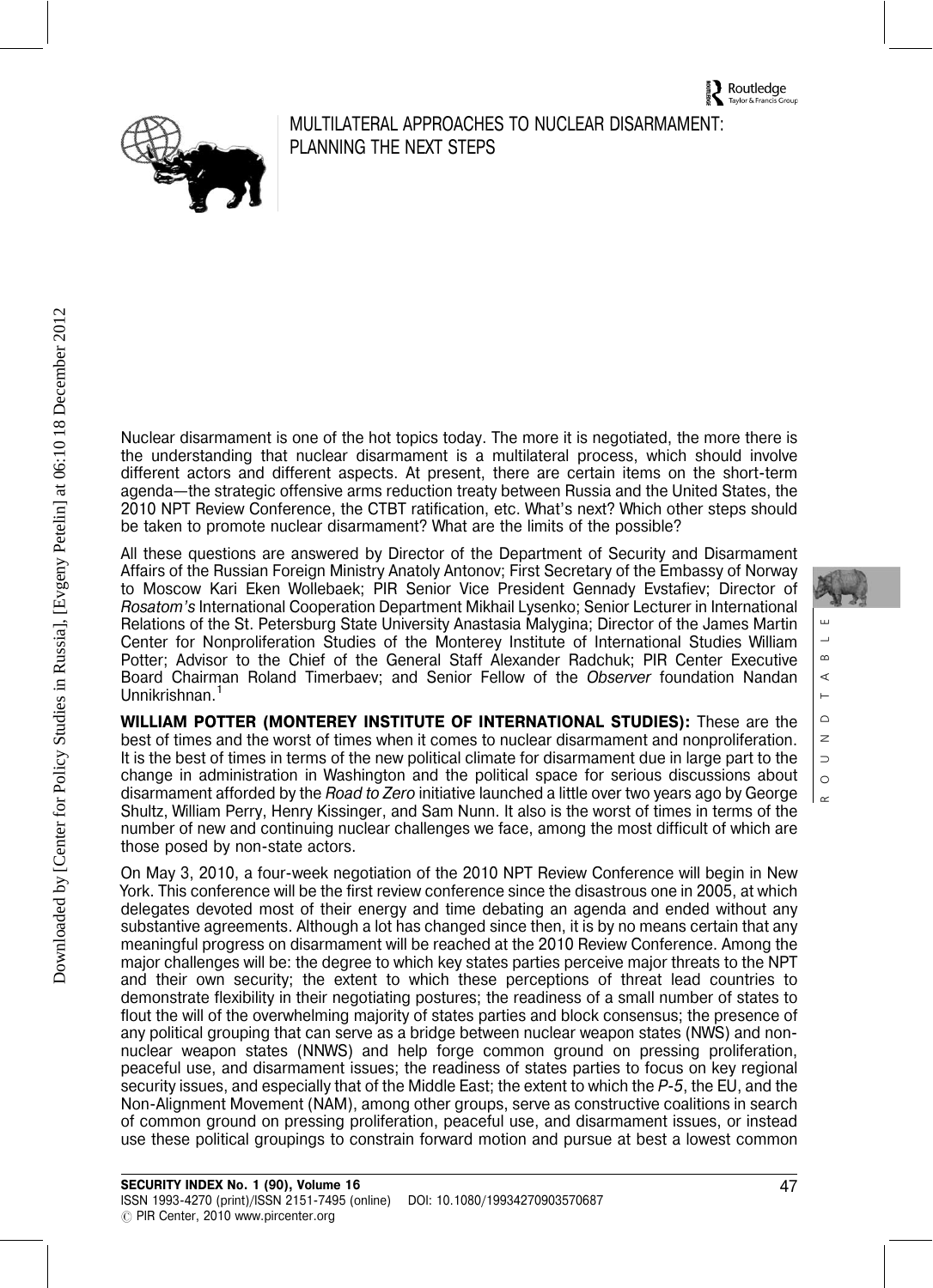denominator approach; the headway the United States and Russia makes in its bilateral strategic arms reductions negotiations.

In 2000, for example, many key states perceived the NPT to be in grave danger and adopted flexible postures that enabled the Conference to reach consensus on the 13 practical steps. The U.S. government, at that time, adopted the very shrewd and sensible approach that since it could accept 95 percent of what the New Agenda Coalition was proposing, it would embrace the New Agenda Coalition (NAC) proposal and let other NWS say "no" if they were so inclined. As a result, the United States in 2000 almost always was on the majority side, while China, Russia, and France often were isolated and found themselves in an awkward minority position resisting the disarmament measures endorsed by most assembled delegates. For its part, the NAC was able to moderate the more extreme positions usually taken by some of its NAM members and to find common ground between NWS and NNWS.

In 2000 another key factor contributing to the success of the Review Conference was the P-5 proposal at the very start of the meeting, which removed the most contentious issue from the conference—that of ballistic missile defense (BMD). Thanks to this action by the P-5, the conference was able to proceed smoothly and to adopt a number of significant measures related to disarmament, nonproliferation, peaceful use, and the strengthened review process.

In contrast to 2000, in 2005 a number of countries were not anxious to reach agreement at the Review Conference. This certainly was the case for Iran, but the same also could be said regarding the United States and Egypt, both of which frequently adopted obstructionist positions which made it difficult to agree on an agenda for the meeting, much less substantive matters.

Against this backdrop, the recently concluded 2009 NPT PrepCom offers some hope that states will adopt more flexible positions in 2010. The good news is that an agenda for the Review Conference was agreed upon and states largely acted in a business-like fashion. Most countries particularly appreciated the less polemical and flexible stance taken by the United States, whose delegation was led by Rose Gottemoeller. The United Kingdom and Russian Federation also were seen as generally constructive in their interventions. Unfortunately, the same cannot be said about France and China, who appeared more inclined to play the role of nuclear nay-sayers. France, for example, did its best to block adoption of the PrepCom agenda, and its interventions on various issues indicate that it was very uncomfortable with the new U.S. vision of a world free of nuclear weapons. As such, one may anticipate that it will be difficult to get France to support many forward-looking proposals that seek to advance disarmament in a significant fashion at the 2010 Review Conference. China also acted very cautiously at the 2009 PrepCom and appeared to be unprepared and unwilling to discuss substantive issues. None of the nuclear weapon states any longer can rely upon the United States to block most disarmament initiatives, and may find themselves in an awkward position should new disarmament objectives be proposed. For Russia, the most difficult issues may relate to new efforts to reduce further non-strategic nuclear weapons, building on the 2000 NPT Final Document.

Should the Obama administration be successful in gaining ratification of the CTBT in advance of the Review Conference, that action would be widely regarded as a major boost to disarmament and the strengthening of the NPT. Personally, I doubt very much that the administration will be able to secure the necessary votes prior to the May Review Conference.

One issue that is likely to be very contentious at the next Review Conference is the implementation (or lack thereof) of the 1995 Review Conference Resolution on the Middle East. Egypt undoubtedly will make serious consideration of this a condition for progress on all other issues. In this regard, it was very surprising at the 2009 PrepCom that Egypt, having obtained language that it wanted on the Middle East, failed to push for adoption of the Chair's revised substantive recommendations to the Review Conference due to problems it had with other issues involving disarmament.

Although debate and disagreement over disarmament issues typically have characterized past NPT Review Conferences, my impression is that with the new orientation toward disarmament taken by the Obama administration, the most difficult issues on which to find common ground at the 2010 Review Conference may well involve those related to peaceful use. At the current time, there is a huge gulf between the views of the NWS and leading members of NAM on what must be done to prevent the spread of sensitive fuel cycle technologies, the role of fuel assurances, the Additional Protocol, and other nonproliferation initiatives which they regard as infringing on their ''inalienable rights'' to peaceful use. I believe that unless we better understand the complexity of

 $\overline{C}$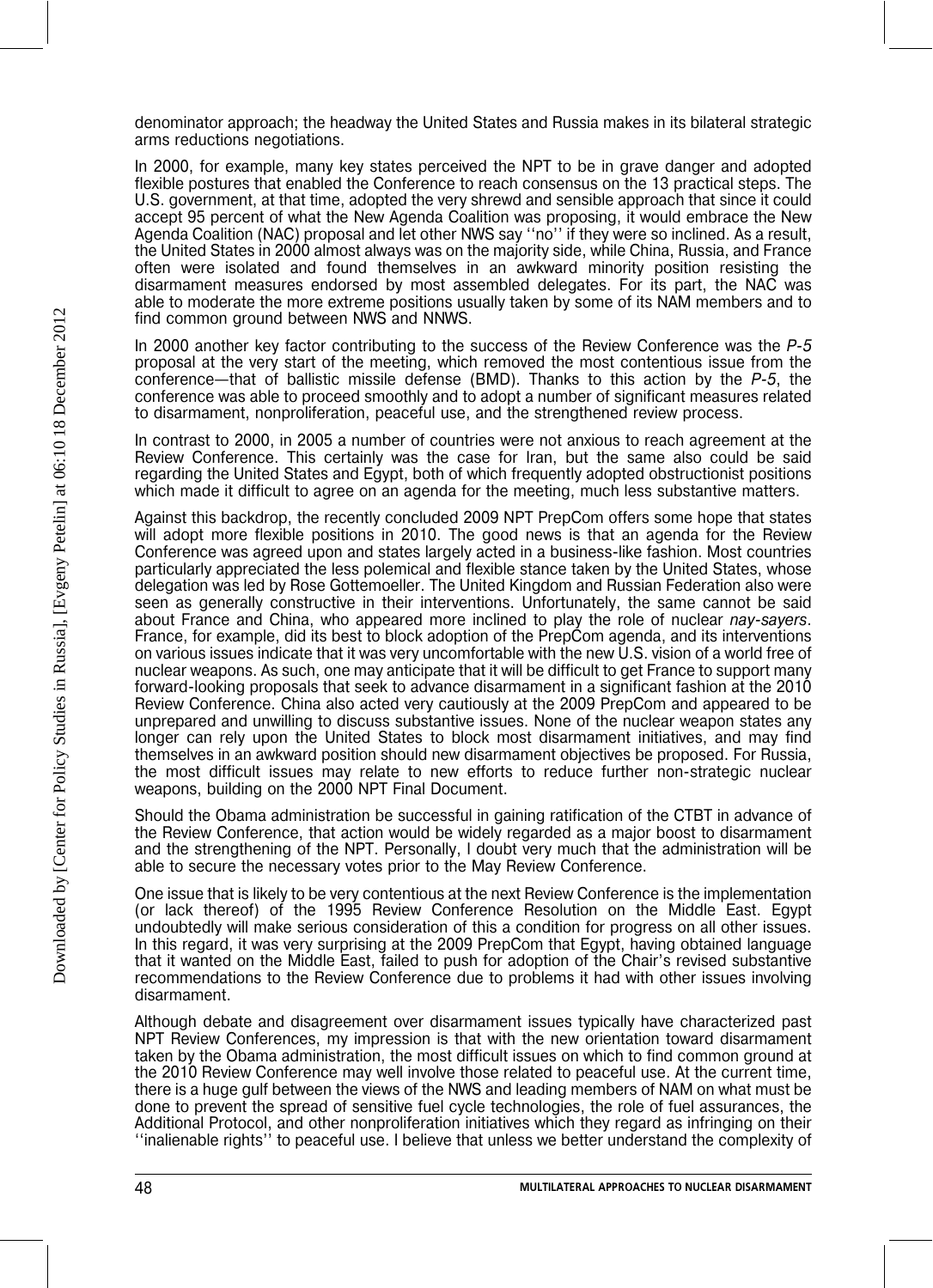NAM politics and perspectives and seek to engage additional NAM representatives in the NPT process, it will be nearly impossible to make headway on disarmament, nonproliferation, peaceful use, and counter nuclear terrorism issues.

I would hope that the P-5 can play a much more constructive role in 2010 than was the case in 2005. Although it will not be easy to reach consensus among the  $P-5$ , a statement on their behalf on the subjects of legally binding negative security assurances, the diminished role of nuclear weapons in their national security policies, and/or a roadmap for implementing the 1995 Middle East Resolution, would go a long way in gaining support from many NNWS for issues of great concern to the NWS such as implementing UN Security Council Resolution 1540 (and other measures to combat nuclear terrorism), universalization of the Additional Protocol, and adoption of multinational fuel arrangements such as the NTI fuel bank proposal and the Russian proposal for a multinational fuel center at Angarsk.

Nuclear-weapon-free zones are also an approach to disarmament and nonproliferation that has been one of the least noted but most successful in recent years. Today, nearly the entire Southern Hemisphere is nuclear-weapon free, and with the entry into force of the Central Asian NWFZ on March 21, 2009, NWFZs also now extend into the Northern Hemisphere. Very shortly I also expect the African zone to enter into force as only one more ratification is required. What is lacking is NWS support for NWFZs, and more specifically their conclusion of protocols to existing zones promising negative security assurances for parties to the zone.

Finally, let me say a few words about education as a very significant but usually overlooked approach to promoting both disarmament and nonproliferation. Thanks in particular to the efforts of Japan, the issue has been brought up in the NPT review process where it enjoys widespread and diverse support. If the good news is that almost all states endorse the general concept of disarmament and nonproliferation education, the bad news is that relatively little progress has been made to date in translating that support in principle into meaningful action.

ALEXANDER RADCHUK (GENERAL STAFF OF THE RUSSIAN ARMED FORCES): For nearly four decades nuclear arms reduction was the business of two countries—the U.S.S.R/Russia and the United States. The series of bilateral agreements in this area, the first of which was signed in 1972, will probably continue and the whole world is used to the fact that these two powers possessing the largest amount of nukes should be responsible for the disarmament process as well. All others should allegedly join them some time later as soon as the two achieve certain agreed ceilings. However, in the process of bilateral reductions, Russia and the United States have already cut down their arsenals by five.

One should take into account that the United States is in the process of revising its nuclear policy and the new Nuclear Posture Review should define the real strategy in this sphere. It should be approved by early 2010. In the wake of the global economic crisis the international community must probably be more interested in some other matters, such as financial and economic issues. But despite being put off, the issue of nuclear disarmament is on the agenda again.

Above all, this is related to the traditional apprehensions that Russia and the United States, like in the Cold War times, might launch a nuclear conflict, which will be disastrous. Or perhaps there is a habit to assume that the interaction on strategic offensive arms will help to encourage dialogue on other bilateral and global matters. It may also be a hope that the new agreement/new parameters will involve other nuclear weapon states in the process of nuclear disarmament. One can hardly find easy solutions in this area. Therefore, all current plans for a nuclear-weapon-free world, socalled nuclear zero, look theoretical and seem to have little to do with the reality. Such proposals do not resolve the core of the problem. One must remember that until now nuclear weapons (as a most sophisticated attribute of military might and the might of the state in general) remain the most reliable security assurance. We have lived through the changes, the so called third wave of development of our civilization as Toffler put it, but we still cannot define—what are the nukes today? Are they the mightiest of the mighty, the most powerful lethal weapons, or merely a small step towards new even more effective and disastrous weapons? And besides, are the military ways of inter-state conflict resolution and national security maintenance out of date? And if not, will nuclear weapons and nuclear deterrence continue to be an efficient way of overcoming contradictions? Or will they vanish from the deadly arsenal of rivalry?

One has to admit that in the last six decades the existence of nuclear weapons helped to maintain global peace. It works even now, even though in some specific forms. The example of North Korea and Iran is eloquent—for them nuclear weapon programs (the D.P.R.K really has a working

 $\mathbf{C}$ 

外

Ш  $\overline{\phantom{a}}$ 

 $\vdash$  $\bigcap$  $\overline{z}$  $\supset$  $\circ$  $\overline{\phantom{a}}$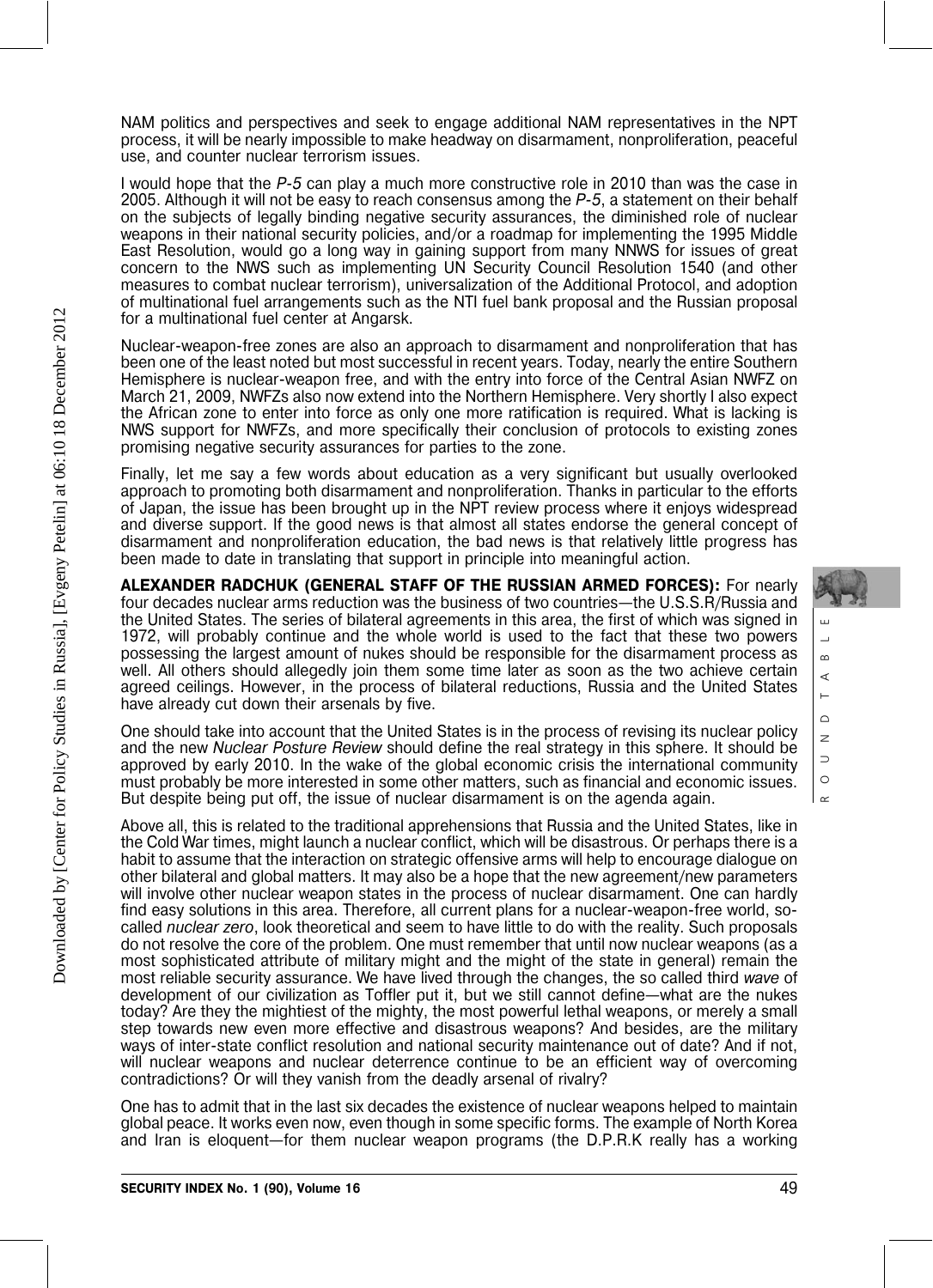program, while Iran, as many experts assume, has more an illusion of a program) is a working tool to ensure security and engage other countries in a more or less constructive dialogue. There are no enforcement operations against those countries. If Saddam Hussein had had WMD, let alone nuclear weapons, there would have been no wars in the Gulf. And Yugoslavia, as we all know, did not possess nuclear weapons.

This is why the NPT and other disarmament process are impaired. However, despite the impediments, the process has started and even intensified recently. The splash of interest in the world free of nuclear weapons coincides with the spread of new high-precision weapons, which are effective in regional conflicts. Are they replacing the nukes? The CNN reports about smart cruise missiles hitting a dictator's window (and, hence, providing for regime change and bringing democracy to the conflict region) look much more humane than the photos of Hiroshima and Nagasaki ruined in the course of nuclear bombing. So there is some progress here. The outcome of transition from a nuclear hammer to a conventional needle is the same—the tasks and objectives remain intact, but the ways of achieving them are different. It is noteworthy that the states that have provided for such transition, as far as the tools are concerned, still rely on the good old approaches in targeting and setting objectives.

The proposal to facilitate the movement towards a nuclear-weapon-free world makes us think about the results of such a process. One may remember Ronald Reagan's idea of nuclear disarmament. To put it in short, it consists of the following statements: national security should not depend on nuclear weapons; it is necessary to conceive the transition from arms limitation to nuclear disarmament; missile defense is the key to nuclear arms elimination; and one should abandon the doctrines of protracted nuclear warfare. Perfect! Imagine all this has become true. Nonetheless, the consequences may differ and they will depend on the objectives.

What should be the basis for national security? Some international mechanisms? But they do not work or are not effective, or are selective. And the military power is still the most secure means of defense. Thus, missile defense is a real key to the problem, but I would like to remind you that such systems cannot only fight nuclear weapon delivery vehicles, but also conventional weapons, and can serve as efficient tools of space control. The one who controls space in the twenty-first century controls the world.

What if we abandon the concept of protracted nuclear warfare? Certainly, if it results in the elimination of wars as such, this would be great. And if not? What if, on the contrary, it would lead to quick high-precision nuclear microstrikes? During the Gulf War such deliberations could be found in the press. And smart high-precision weapons will be an ideal cover for such operations, especially if news and information flows are under control.

Despite such difficult circumstances and various obstacles, the idea is ripe. The intensification of disarmament started in January 2007 when four distinguished gentlemen from the United States published their article and stirred the discussion. Finally, in June 2009 UN Secretary General Ban Ki-moon made an address in preparation for World Peace Day and launched the campaign under the slogan of WMD elimination. He argued that without zealous effort in this area mankind will still be endangered with the nuclear weapon stocks. However, the solution to the dilemma is yet to be found, i.e. what comes first: the peril to humanity from nuclear weapons, or the existence of threats to humanity as such, which causes the emergence and development of nuclear weapons?

One may claim that Russia and the United States have passed their way to nuclear disarmament and even formulated a certain roadmap for others. Hence, the nuclear disarmament process now depends on the speed and desire of other countries to join this path. Nuclear weapon states seem to understand the necessity of such steps; they have their vision and approaches to this process. And one may hope that these pieces of the puzzle (which are so far separate) will eventually make a huge and comprehensive map, which will show mankind the way towards a nuclear-weapon-free world and towards peace on our planet.

KARI EKEN WOLLENBAEK (EMBASSY OF NORWAY): Norway believes in effective multilateralism, and nuclear disarmament is high on our agenda.

A world free of nuclear weapons has been a longstanding aim of Norway's foreign policy, even during the Cold War. This goal was reconfirmed in the white paper on disarmament and nonproliferation submitted to the Norwegian Parliament in 2008. In general, Norway seeks the highest level of security for all, at the lowest possible level of armament.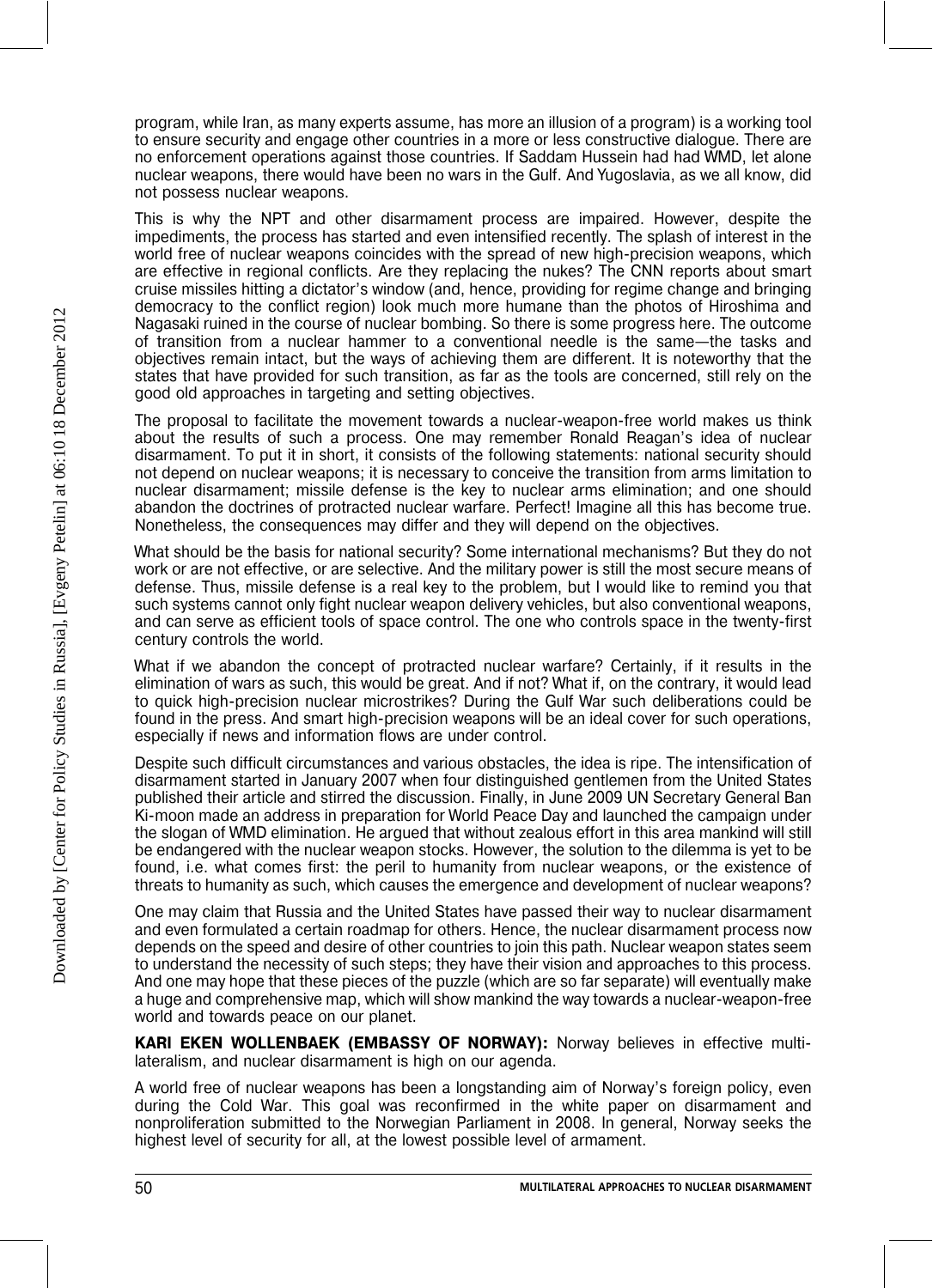Briefly looking back, the positive momentum for nuclear disarmament following the end of the Cold War contributed to the landmark indefinite extension of the NPT in 1995. And it helped to forge agreement on the 13 steps to achieve complete disarmament at the NPT Review Conference in 2000.

This momentum has, however, been lost due to a number of challenges such as the nuclear ambitions of Iran and North Korea, the threat of nuclear terrorism, the stalled negotiations on a fissile material cut-off treaty (FMCT) and the failure to achieve universal ratification of the Comprehensive Test-Ban Treaty (CTBT).

However, I hope and believe we are now at a turning point. Former and present leaders in several countries have called for renewed commitment to the elimination of nuclear weapons. The joint statement by Presidents Obama and Medvedev in April 2009 was an important signal. The leaders of the two largest nuclear weapon states committed themselves to demonstrating leadership in reducing the number of nuclear weapons in the world.

It is crucial that national leaders in all states should engage personally with and make a national priority of nuclear disarmament and realizing the vision of a world free of nuclear weapons.

National leaders should seek to involve key domestic stakeholders and their populations in particular. Moreover, disarmament is an interdisciplinary endeavour and national leaders should also seek to engage experts from all relevant areas, including science, diplomacy, politics, law, and the military.

It is very encouraging that the United States and Russia are committed to reducing the number of nuclear weapons in the world significantly. It will also be important to engage China, and other states that possess nuclear weapons, in a strategic dialogue to develop a cooperative approach to nuclear security.

In order to pave the way for even deeper cuts, non-nuclear weapon states should cooperate with nuclear weapon states to develop the technology needed for verifying disarmament. Nuclear weapon states should seize the opportunity presented by reductions in nuclear weapon numbers to demonstrate this technology. In this spirit, Norway has established a partnership with the United Kingdom and Vertic. The aim is to develop systems that enable us to verify that actual disarmament has taken place, while at the same time protecting sensitive information.

Another important step is for all states that possess nuclear weapons to make every effort to reduce their reliance on these weapons as a contribution towards their elimination.

Nuclear weapon states are also encouraged to change the operational status of their nuclear weapons in order to increase decision time in the event that use is contemplated, and to take other steps to promote strategic stability.

The entry into force of the Comprehensive Test Ban Treaty is crucial to prevent a new nuclear arms race. Until the treaty enters into force, the existing moratorium on nuclear testing should be strengthened. Each state that has tested nuclear weapons in the past should pledge that it will not be the first to resume testing. We hope that the United States will ratify the CTBT as soon as possible.

A Fissile Material Cut-Off Treaty (FMCT) is vital to advance disarmament and prevent proliferation. In addition to starting negotiations on an FMCT, the international community should consider the creation of a voluntary Fissile Material Control Initiative (FMCI) to enhance the security and transparency of all nuclear material, including material that may not be subject to an FMCT. Norway is encouraged by the decision in the Conference on Disarmament (CD) to begin negotiations on a verifiable FMCT.

The establishment of regional nuclear-weapon-free zones is an important contribution by nonnuclear weapon states to achieving the zero option. Norway has been financing a project carried out by a South African institute to secure the last accessions needed for the Treaty of Pelindaba to enter into force.

Eliminating nuclear arms requires a robust and credible non-proliferation regime. All states that have not yet done so should adopt a Comprehensive Safeguard Agreement and an Additional Protocol. In addition they should sign, ratify, and implement all relevant multilateral instruments to enhance the safety and security of their nuclear materials. We must close existing loopholes and empower the IAEA.

 $\overline{\phantom{a}}$ 

Ш  $\overline{\phantom{a}}$  $\infty$ ๔  $\vdash$  $\bigcap$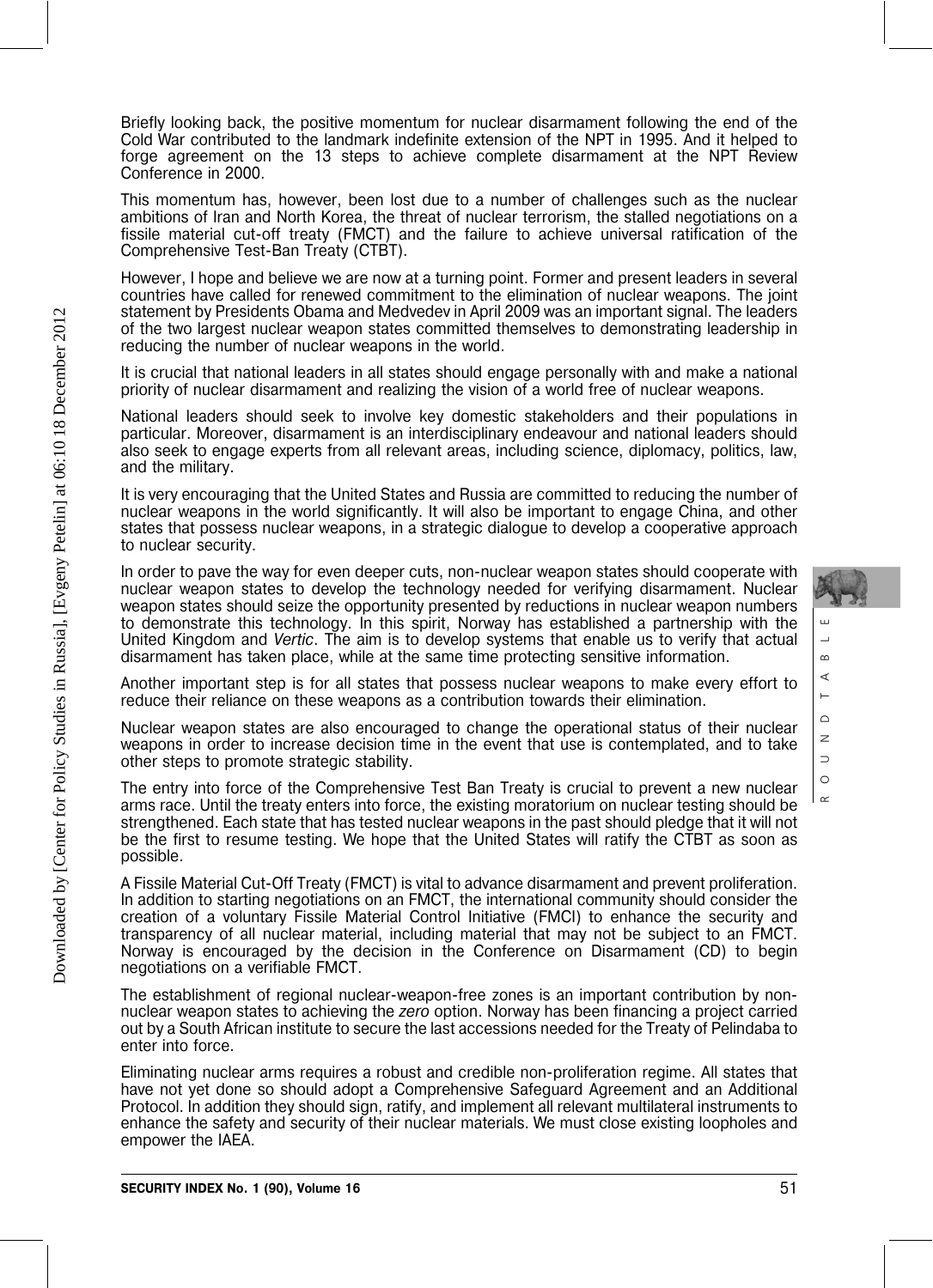In order to help avert the awful prospect of nuclear terrorism, all states that possess nuclear weapons are urged to take all necessary measures to ensure that their weapons do not fall into unauthorised hands.

We should aim to create a non-discriminatory system of nuclear fuel supply in close collaboration with the IAEA. In this regard, a serious and sustained dialogue between producer and consumer is needed so that consumers have an opportunity to explain their needs and suppliers have an opportunity to tailor arrangements and incentives accordingly. Norway has pledged financial support to a planned fuel bank under the auspices of the IAEA. We have also voiced our support for the Russian proposal to create a reserve of low-enriched uranium and the German proposal to establish a Multilateral Enrichment Sanctuary Project. In our view these three proposals are compatible and complementary to each other.

During the International Conference on Nuclear Disarmament in Oslo on February 26-27, 2008, the idea was launched to convene a broadly based high-level Intergovernmental Panel on Nuclear Disarmament, analogous to the Intergovernmental Panel on Climate Change, to advise governments on the core requirements for abolishing nuclear weapons.

The 2005 Review Conference was unsuccessful. The international community is now at a crossroads. If we should fail at the 2010 NPT Review Conference, the NPT runs the risk of gradual erosion. That would undermine our common security. A successful NPT conference in 2010 is therefore a crucial multilateral step towards nuclear disarmament.

We have some reasons to be optimistic. The NPT Prepcom in New York in May 2009 was guided by a positive spirit, and all the procedural questions were resolved.

The prime task of the 2010 Review Conference will be to revive a broad-based, common understanding of how to address nuclear dangers, and how to ensure that peaceful nuclear applications can be ensured in a more secure world without nuclear weapons. The Review Conference should agree on a programme of work up to 2015, as well as steps to be taken beyond that date.

If we are to succeed, all states' parties must fulfil their obligations to the NPT. The three pillars are closely interlinked. There can be no NPT à la carte. Full nuclear disarmament can only be achieved when there is full confidence that no one can circumvent the nonproliferation regime.

The much needed steps to tighten up the nonproliferation regime can only be taken if there is an unequivocal and irreversible process towards complete elimination of existing nuclear arsenals. Strengthened nonproliferation must also facilitate peaceful uses.

If we are to succeed in 2010, we must take an innovative approach. We must build bridges, we must reach out across regional groupings and overcome past polarizations. The NPT process must not be considered a zero-sum game. The 2010 outcome must be a win–win for all.

There is a risk that the NPT could be eroded, but we have a choice. It is up to the world community to consolidate and further strengthen the NPT and to move forward with multilateral steps on nuclear disarmament. Norway hopes that the world community will seize this opportunity.

ANATOLY ANTONOV (RUSSIAN MFA): President Dmitry Medvedev maintained on June 20, 2009 that ''the majority of countries stand today for the world free of nuclear weapons. And Russia shares this noble goal.'' It is not the first time the president has turned to the idea of nuclear-weapon-free world. The same message was conveyed by Foreign Minister Sergey Lavrov at the Conference on Disarmament in Geneva in March 2009. Our nation would clearly like to improve the current situation in the area of strategic stability, to strengthen the security of all states, to enhance communications among the states and build confidence.

In recent years the international security regimes have been shaking from old and new challenges. The end of the Cold War did not make the world safer. There is a lack of trust among the nations; nuclear choice is regarded by many as the most effective means of providing national security and increasing political influence in the world.

What is the current situation in the sphere of nuclear disarmament? It would be unfair to deny the substantial success. As far as Russia is concerned, it complies with its international commitments fully and ahead of schedule. In 2001 we reached the ceilings in strategic delivery systems and warheads reduction stated in the START Treaty. An important disarmament issue is the indefinite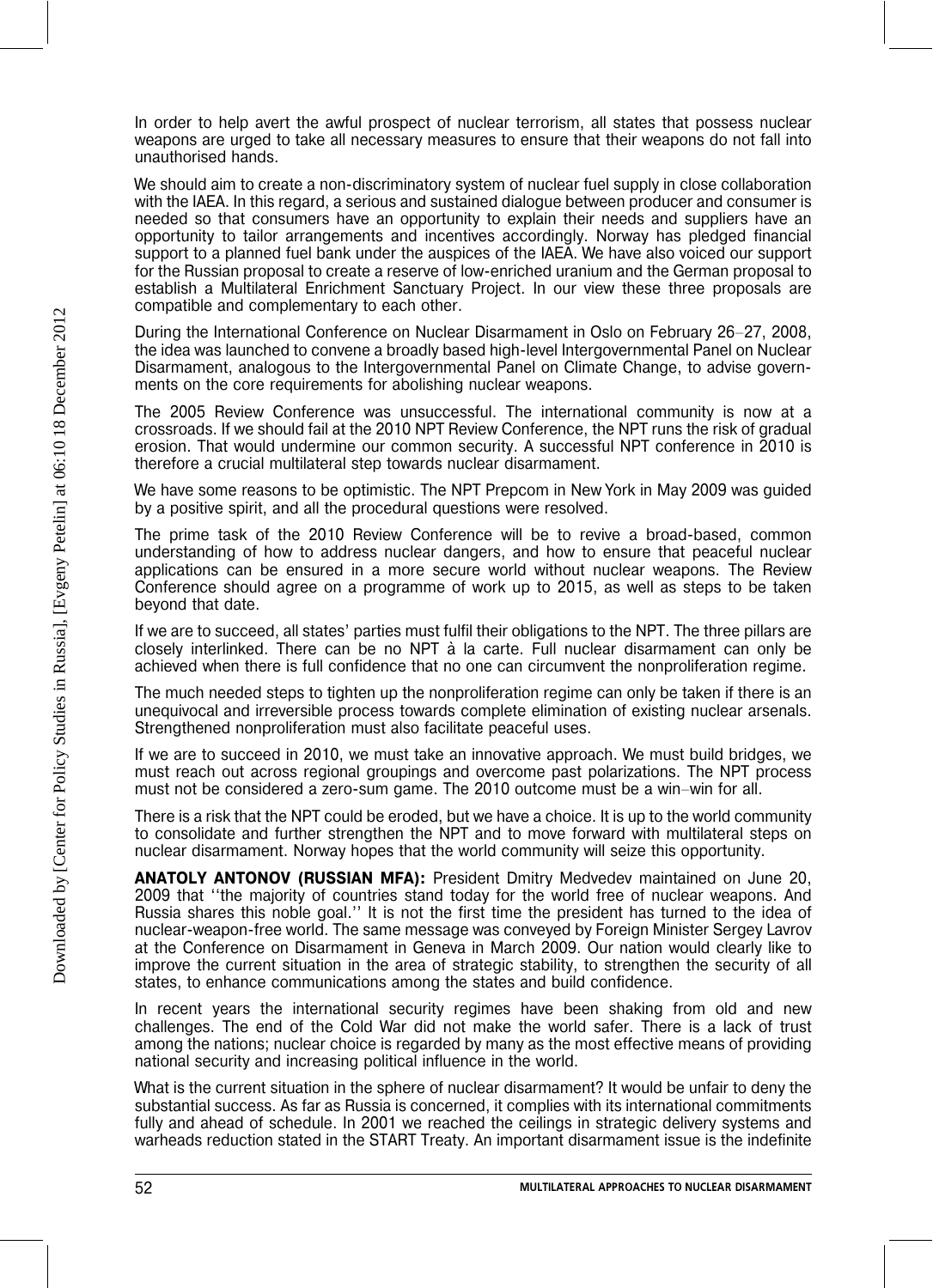INF Treaty, in accordance with which we have completely eliminated two types of such land-based weapons. The SORT Treaty is being successfully implemented.

At present, many nuclear disarmament plans, e.g. the 2000 NPT Review Conference proposals (this was the latest conference that decided on the need to strengthen the treaty), have not been carried out. There is no ABM Treaty, START II did not enter into force, the CTBT's coming into effect is miles away, the FMCT talks have not even started (albeit they were supposed to finish by now, as the 2000 NPT Review Conference claimed).

The situation is complicated and it is understood in many parts of the world. The international community is bustling with initiatives—the Hoover Four, the Global Zero project, the Evans-Kawaguchi commission, the Luxembourg forum, etc. We welcome all constructive steps that may suggest ways out of the current disarmament impasse. We realize that the most important thing is to create a favorable international climate for complete abolition of nuclear weapons, i.e. strategic stability should be strengthened, the parties should comply with the principle of refraining from strikes, and there should be equal security for all.

Such an ambitious goal as nuclear zero can be considered only in connection with other international issues, including regional conflict settlement, reliable functioning of key disarmament and nonproliferation mechanisms, return of nuclear weapons to national territories, refusal to deploy unilaterally global missile defense systems, prevention of weaponization of outer space, and verified stoppage of the conventional arms race.

It is clear that the key role in the nuclear disarmament process belongs to the U.S.–Russian agreements on strategic offensive arms limitation and reduction. The cornerstone here is the 1991 START Treaty, which has fully accomplished its mission. Hence, nowadays when we focus on elaborating a new legally binding agreement on arms reduction, it should contain the most valuable and effective parts of the previous treaty.

It is important to keep the link between strategic offensive and defensive arms. Real progress in nuclear disarmament cannot be attained if the process is undermined by unilateral deployment of global missile defense systems. Such actions lead to the erosion of strategic stability and provide for an imbalance in the global regime of checks and balances. We explicitly set forth a constructive alternative—the efforts of all states interested in preventing potential missile threats should be combined. Our package proposal on strategic cooperation with all concerned parties is still on the negotiation table.

We need specific arrangements on non-deployment of weapons in outer space, on the unacceptability of rearming nuclear strategic offensive arms with conventional warheads, on prevention of the conventional arms race. Without such solutions, it would be difficult to expect sustainable and coherent development of the nuclear disarmament process.

Taking into account the significance of U.S.–Russian agreements in the strategic sphere, it would still be simplistic to confine the nuclear disarmament issues to bilateral arrangements. We expect that the 2010 NPT Review Conference will provide for a frank discussion on additional contributions by other nuclear weapon states. They should be able to join the Russian and U.S. efforts in the foreseeable future.

Quite soon we will also have to involve other countries with nuclear potential, besides the P-5. It is impossible to imagine the situation when nuclear weapon states party to the NPT disarm, while others (who find themselves beyond these commitments) will maintain and build up their nuclear arsenals. It is also unacceptable to use NPT membership for the implementation of nuclear weapon programs.

Of course, there are certain tasks for the Conference on Disarmament, where we could continue the collective talks on nuclear disarmament prospects. The recent developments in Geneva, including the approval of the agenda, raise some hopes. Somehow it certainly reminds us of the situation at the Conference about 10 years ago. Then the agenda was approved nearly at the end—we enthusiastically started the negotiations and then in January we had to confirm the decision on continuation of talks. We hope that this will not be the case this time.

Russia stands for the earliest possible launch of negotiations on FMCT at the Conference. There are all the conditions for that. We will suggest at the 2010 NPT Conference reaffirming the importance of such work in Geneva as another step towards nuclear disarmament and strengthening of the nuclear nonproliferation regime.

ROUND TABLE

ia.  $\overline{\phantom{a}}$  $\infty$  $\prec$  $\vdash$  $\bigcap$  $\overline{z}$  $\supset$  $\circ$  $\overline{\phantom{a}}$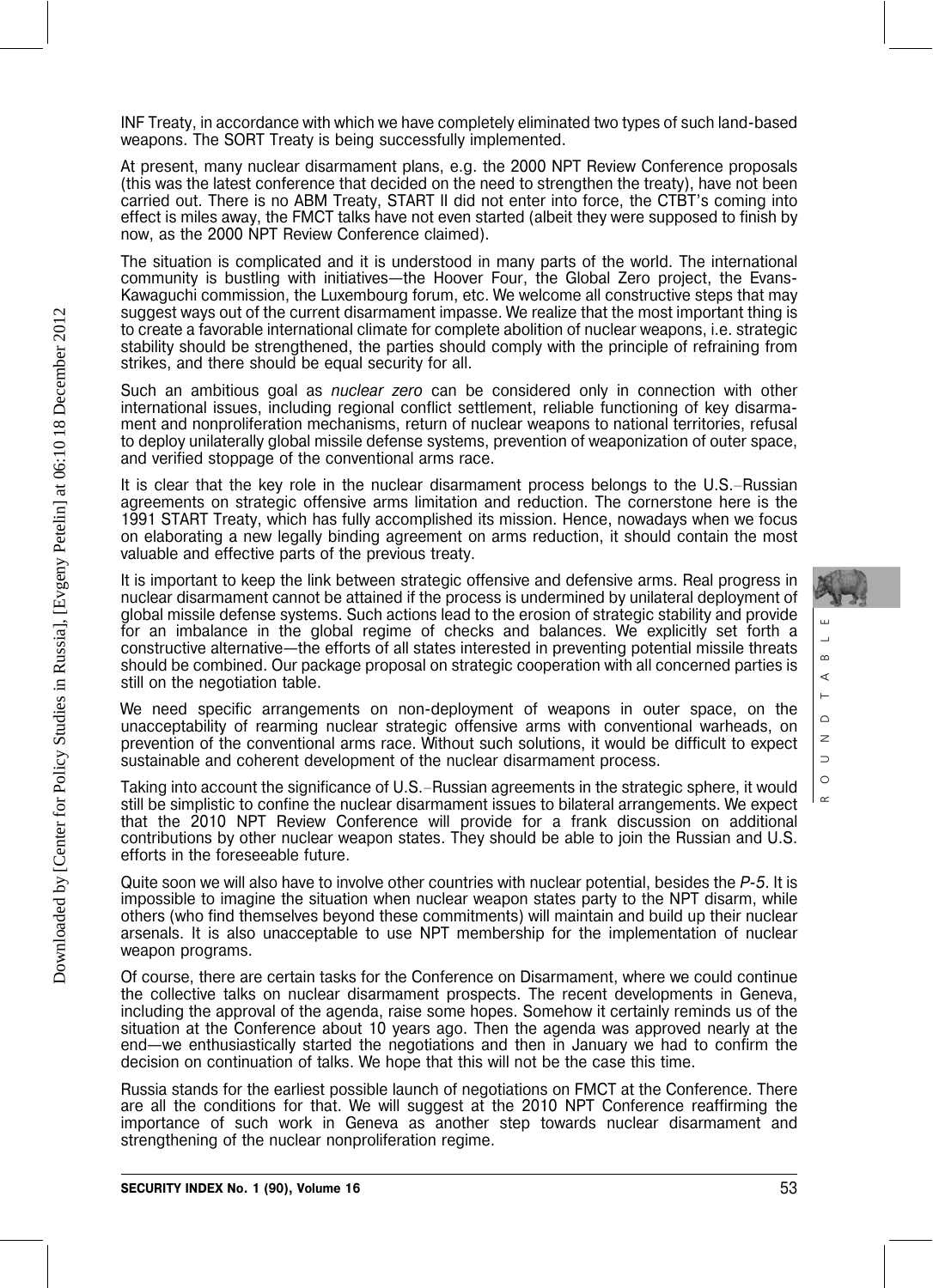Another important factor contributing to step-by-step progress towards nuclear zero is the earliest possible entry into force of the CTBT. Russia ratified this treaty in 2000 and undertakes efforts to ensure its coming into effect. The compliance with a nuclear test moratorium (even though it is an important measure) cannot replace the legal commitments contained in the CTBT. We hope that all parties, on which the entry into force of the treaty depends, will sign and ratify it soon. We are encouraged by the positive signs coming from Washington about the readiness to work at the CTBT ratification. But, even if the United States ratifies the treaty tomorrow, this will not mean its entry into force the day after tomorrow. The negotiations with our colleagues in South Asia indicate that these countries are far from taking any principal decision in favor of ratification.

One of the key things for sustainable nuclear disarmament would be to strengthen the nuclear nonproliferation regime. Much has been done to set up effective mechanisms for the prevention of diversion of nuclear weapons and nuclear materials to non-state actors, notably terrorists. Among such steps is the adoption of Resolution 1540 of the UN Security Council, the launch of the U.S.-Russian initiative on combating acts of nuclear terrorism, joint action in export controls, strengthening of the IAEA verification procedures. But much more should be done. The results of the 1540 Committee prove this. The resolution was passed five years ago, but not all countries have submitted their first reports on national monitoring systems for goods and technologies that can be used for WMD production. Only 76 states take part in the Russian–U.S. initiative on fighting the acts of nuclear terrorism. And what about the others? Why don't they participate in such evidently useful activities?

The solution is yet to be found for the Iranian and North Korean nuclear programs. We are concerned with the fact that it is difficult even to define the deadlines for any politico-military settlement of these issues.

There is a need for realistic measures to establish nuclear-weapon-free zones. In the Middle East we are far from saying that the region is close to the establishment of such a WMD zone. Hence, at the 3rd PrepCom Russia put forward the initiative on starting the preparations for such a zone in the Middle East. And we were pleased with the fact that nearly the entire *nuclear five* supported the message. The EU was also quick to respond and to back our proposal.

There are other issues in the area of nuclear disarmament and nonproliferation. They can be a topic for a long talk. The Russian experts are ready for dialogue with their colleagues on these matters. And we hope that in 2010 at the NPT Review Conference we will be able to agree on the set of specific measures in the sphere of nuclear disarmament, nuclear nonproliferation and peaceful nuclear energy uses.

**NANDAN UNNIKRISHNAN (OBSERVER)**: The topic of nuclear disarmament has once again emerged as one of the central issues of international affairs, primarily because of four eminent Americans. William Perry, Henry Kissinger, George Shultz, and Sam Nunn have once again revived the vision of a world free of nuclear weapons.

However, then Indian Prime Minister Rajiv Gandhi in his address to the United Nations voiced this vision in June 1988. In fact, he proposed an action plan that had essentially four points: a binding commitment by all nations to eliminate nuclear weapons in three stages by 2010; all nuclear countries should participate in the process of nuclear disarmament and, in addition, all other countries should be part of the process; there should be tangible progress at each stage to demonstrate good faith and build the required confidence; changes in doctrines, policies, and institutions to sustain a world free of nuclear weapons. He also advocated the creation of a Comprehensive Global Security System under the aegis of the United Nations.

The earlier l986 Delhi Declaration on principles for a nuclear-weapon-free and non-violent world signed by then Soviet leader Mikhail Gorbachev and Prime Minister Rajiv Gandhi already had the gist of these proposals.

But, the world was clearly not ready to pursue this vision at that stage, which is why Rajiv Gandhi, probably ruefully, said at the United Nations: ''Left to ourselves, we would not want to touch nuclear weapons. But when tactical considerations, in the passing play of great power rivalries, are allowed to take precedence over the imperative of nuclear nonproliferation with what leeway are we left?''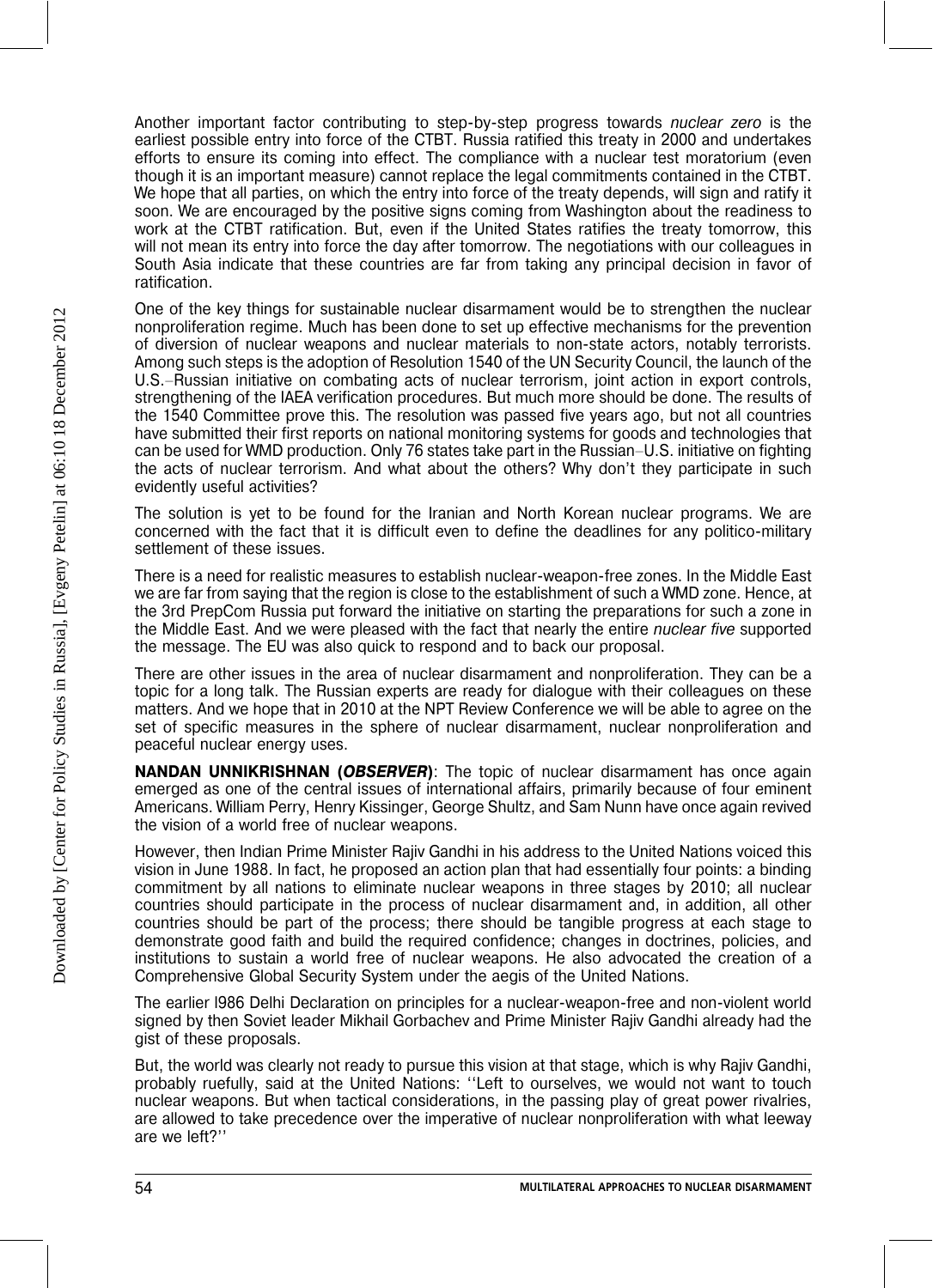This lack of response to Rajiv Gandhi's impassioned appeal probably is the reflection of the differences India had with other nuclear powers on the linkages between disarmament and arms control.

Western experts often argue that India is wrong to focus on the inequities of arms control rather than on taking advantage of arms control to push towards nuclear disarmament. However, they are rather missing the point. India shares the belief that nuclear disarmament is a desirable goal. There are no disagreements there. But arms control in itself will not achieve this goal unless clear, specific and unequivocal targets are established as a roadmap to the ultimate destination.

In 1954 Jawaharlal Nehru, India's first Prime Minister, had proposed a ''standstill agreement'' on nuclear tests. Essentially this proposal was for a nuclear test ban, but for Nehru this was only one step towards a specific goal of complete nuclear disarmament. Today we have the CTBT. Assuming that it comes into force, this agreement clearly shows that a treaty based on arms control principles rather than disarmament goals does not bring us closer to a world free of nuclear weapons. The same strains are today visible in the Non-Proliferation Treaty—the NPT. As long as nuclear weapons are perceived as instruments of influence and global standing, nuclear disarmament is highly unlikely. Nuclear weapons have to be delegitimized for the vision of a nuclear-weapons-free world to become a reality.

In other words, the Indian position is that the logic of arms control in the modern world makes steps in arms control terms a goal in themselves. This will never lead us to a world free of nuclear weapons unless these are steps on the long and arduous road to complete nuclear disarmament.

This brings us to the situation in the world today. Many new security threats and challenges have emerged. Primarily of course is the danger of terrorists and non-state actors acquiring nuclear materials and devices. The A.Q. Khan network episode shows the complexity of the issues involved as well as the culpability of some leading nations in nuclear proliferation. Also, many countries are today pursuing programs aimed at improving their nuclear complexes. In addition, IAEA Director General Mohammed El Baradei recently warned that there could be nearly 30 ''virtual new weapon states'' in the near future.

Which brings us back to the question of how realistic is the world's commitment to nuclear disarmament. I cannot see a situation in the near future where nuclear weapon countries apart from the United States agree to dispense with their nuclear arsenals. For example, a nuclear and missile technology race is on in Asia, which is not likely to abate soon. A situation that may force India to adjust its stance on arms control negotiations. India may not be able to eschew arms control negotiations per se. Particularly if India and China are successful in introducing sea-based nuclear weapons, then the need for CBMs between the two countries will become imperative. Also, given the situation in India's neighborhood, India will have to evolve a position on BMD.

However, despite all this, one has to acknowledge that there is today greater interest in nuclear disarmament today than in the past three decades. This momentum should not be lost.

Professor Rajagopalan argues that supporting the call for a Nuclear Weapons Convention may be one way to sustain the momentum. He notes that the success of the Chemical Weapons Convention provides us with hope that a NWC may be even easier to achieve. He also argues that it is important to maintain and promote the so-called nuclear taboo.

Among other steps would be delegitimizing nuclear weapons, changing nuclear doctrines to accept the ''no first use'' postures, de-alerting nuclear weapons, and promoting confidencebuilding measures between countries that possess nuclear weapons but do not as yet discuss these issues with each other.

It will require great political courage for nations to begin consider nuclear disarmament as a matter of global interest that supersedes national interest. Just as the world is learning to work together on climate change it is high time to view nuclear disarmament as something that enhances everyone's security.

ROLAND TIMERBAEV (PIR CENTER): I would like to say a few words about the cut off in production of weapon-grade fissile materials. This is an old problem—it is over 50 years old. In the 1950s it was set forth by the United States which had an obvious superiority over the Soviet Union in the amount of such materials. And our response was—we are ready to discuss the cut-off in fissile materials, but together with the elimination of all nuclear weapons and stocks.

ROUND TABLE

ia.  $\overline{\phantom{a}}$  $\infty$  $\prec$  $\vdash$  $\bigcap$  $\overline{z}$  $\supset$  $\circ$  $\alpha$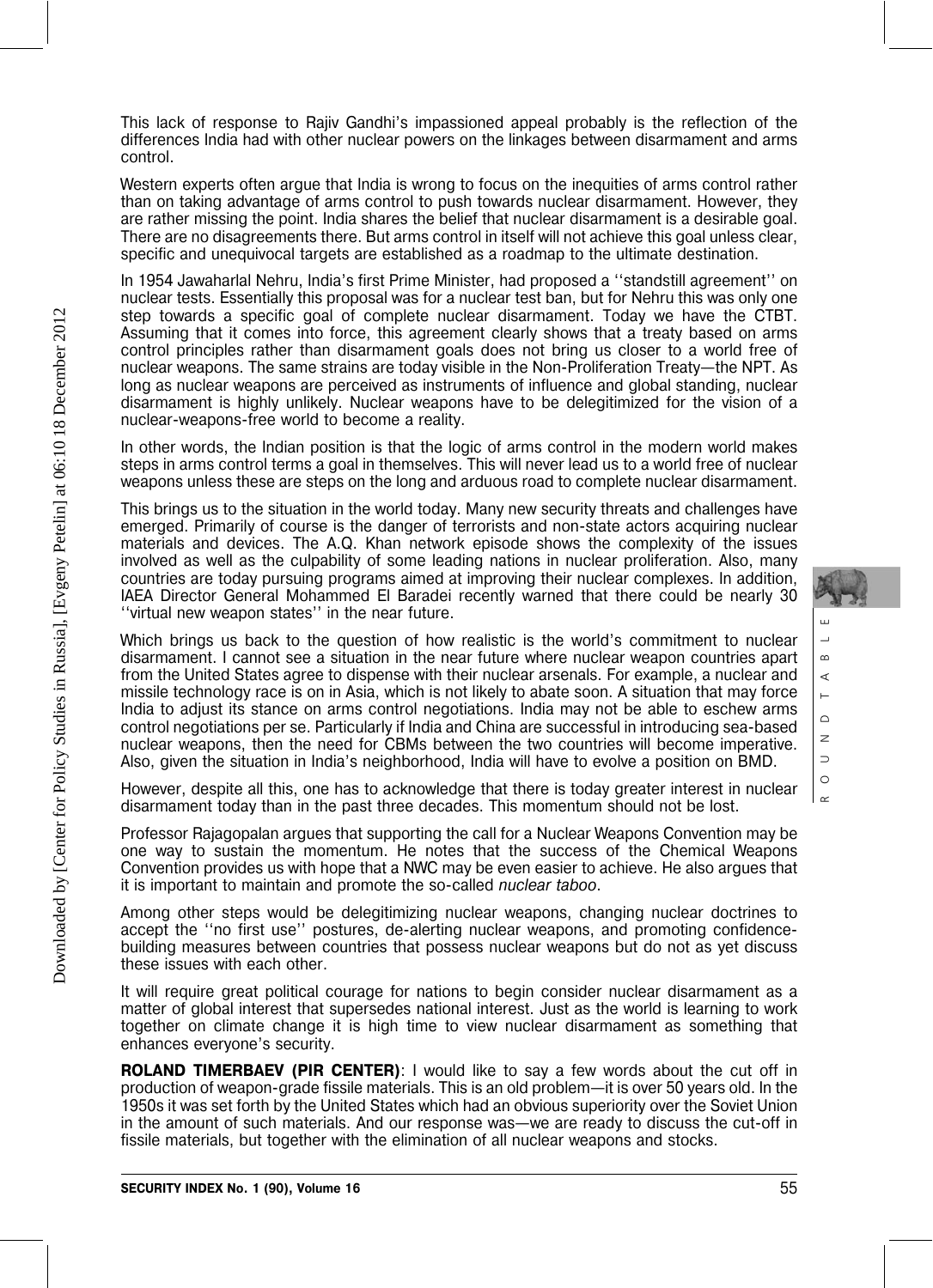The talks stopped. There were several attempts to resume them. And only recently in 2009 there was again some growing interest in the matter. The interest is obvious, since it is a rational, logical way to nuclear disarmament. And besides, this would be a multilateral nuclear disarmament, since FMCT would involve official and non-official nuclear weapon states.

Due to the large number of problems, one should formulate and approve the basic treaty with some principal commitments, i.e. on verification. Specific agreements, specific verification procedures will be elaborated later, in due time. There are precedents like this. The NPT is based on these principles—Article III provides for the conclusion of the agreement between this or that state party and the IAEA by a certain deadline. And the coming treaty should also contain such deadlines. Sometimes they are difficult to meet. The Euratom prepared the agreement in 1971 and it entered into force only in 1979, even though the initial deadline was 18 months. So there is a need for a basic treaty with the commitment to sign verification agreements within a certain time limit.

Real nonproliferation is possible only if Article VI of the NPT is complied with. It is evident. Years after the NPT adoption has brought new challenges, and it means that Article VI does not work well, despite the titanic efforts to ensure its implementation. Nowadays Russia and the United States negotiate a new agreement, but it is not enough. And FMCT is an obvious contribution to Article VI and the cause of nonproliferation.

GENNADY EVSTAFIEV (PIR CENTER): We find ourselves in the situation when there is a certain window of opportunities—the U.S. administration is ready for negotiations. And this window, if we miss the chance, may close for a long time, or even forever. I would like to speak today more about nuclear arms reduction, since *nuclear zero* cannot be seen even in the distant future. The movement itself is important. Many politicians will have to find the strength and courage to make steps towards this zero, to overcome selfish approaches towards national security maintenance. If this is not the case, we won't be able to speak about any nuclear zero.

Nowadays one can hardly see political will or clear vision of the experts and the military on how to move and how long it will take to move to a world free of nuclear weapons. Today it is fashionable to speak about roadmaps. To a certain extent, this is a tactical term, which covers the lack of large-scale and well-developed ideas. There is a roadmap for the Middle East, for the negotiations with the United States—five-six points which are commonplace, they should not even be invented, but simply agreed on and executed. Therefore, such a roadmap is useful only to make a discipline of thought and to realize the ideas somehow.

Roadmaps in nuclear disarmament should not involve only Russia or the United States. European nations and China should not wait until we achieve some point. Why can't they develop their own roadmaps in parallel to the Russian-U.S. efforts and move in the same direction? Such a plan, for instance, could provide for the sufficient transparency of their nuclear arsenals to the level equal to the transparency of nuclear forces of Moscow and Washington. I mean annual notifications on the composition, number, and types of nuclear explosives, the sites of nuclear arms production facilities, etc. This would mean the introduction of some limited and simplified (at least) verification regime. This would be a great contribution! Otherwise when we have some accomplishments, they will only start the process. The process should start today—this is the task.

The situation is aggravated by the fact that there are a number of de facto nuclear weapon states in the world. They have no restrictions from the point of rules and norms. They are not states parties to the NPT—and, hence, there is a problem of ensuring universality of the NPT. And instead of solving this issue we weaken the treaty, make some concessions to certain states, e.g. through the Nuclear Suppliers Group, etc. The international community could offer such countries, first, to expose their nuclear potential, to submit the aforementioned data on the amount and production sites. Second, such states could take the commitments on freezing their nuclear arms production, but only after declaring the real number of available nuclear weapons and agreeing to cease the production of new ones. Third, the progress would be to pledge to comply with the NPT, CTBT, and other international treaties and even the agreement to accept and apply the verification procedures in the future (even before such treaties enter into force, like the CTBT). Then we will ensure that such de facto nuclear weapon states follow the same path and with the same pace as the rest of the world that moves towards *nuclear zero*.

The NPT should become a universal treaty; the same should happen to the missile technology control regime (MTCR). We may want it or not, but there is a clear link between nuclear weapons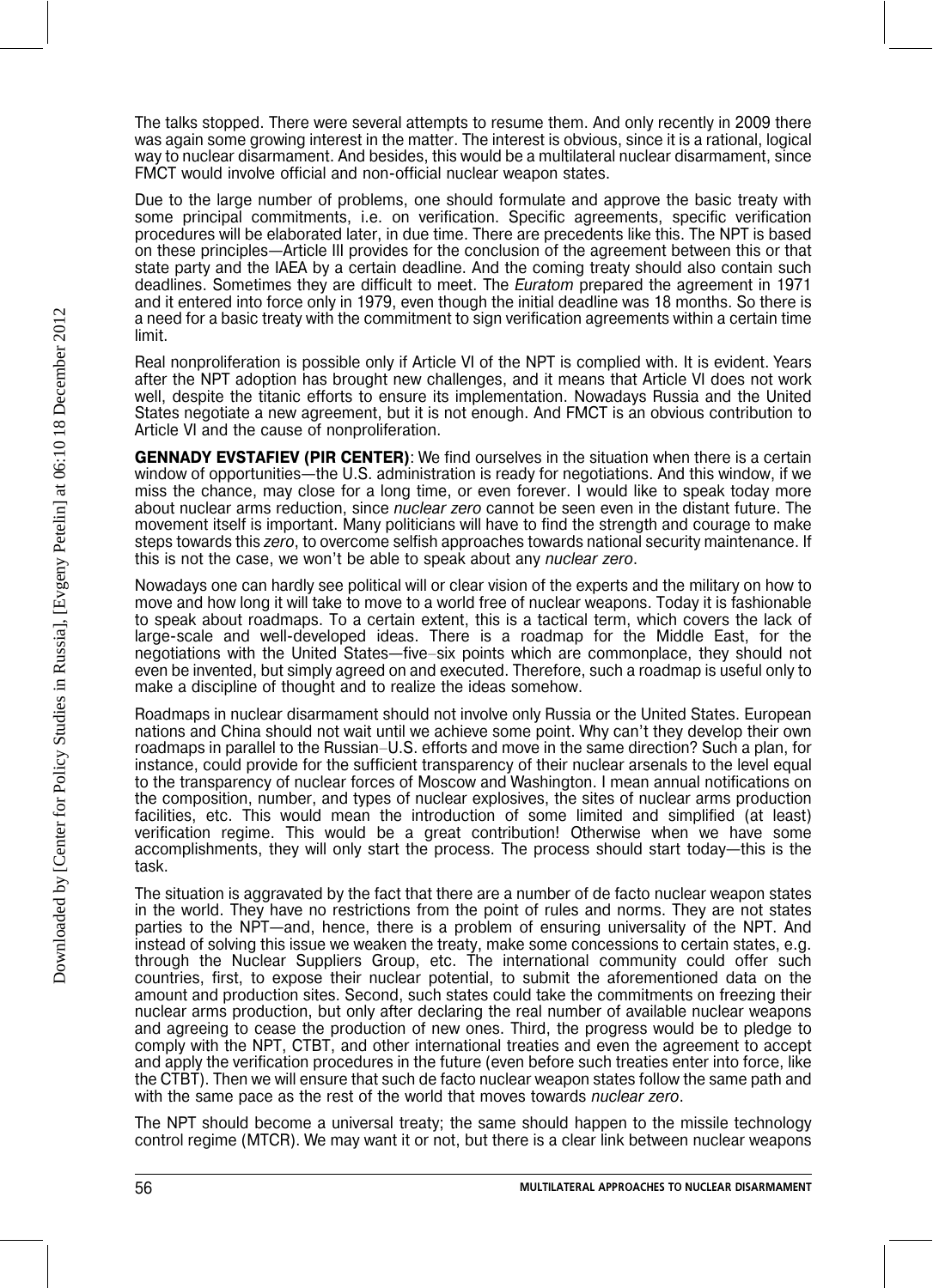and delivery systems. Nowadays the MTCR is an elite club, and Russia does nothing to make it a global community.

We speak about the need to ratify the CTBT. Nuclear weapons should exist for a long time to come. Major players have not conducted nuclear tests for a long. Russia has had a moratorium for 20 years now. The stockpiles of weapons are aging. There is no better way of checking them than tests. When the CTBT is finalized, key actors—Russia, the United States, and perhaps China—should be allowed to have one to two check tests once in 7 to 10 years, in order to ensure that their still existing nuclear munitions are in normal shape. None would need the world free of nuclear weapons if something worse happens that we cannot even think of. So as soon as we move to the *nuclear zero*, we should also provide for some compensation mechanisms to save the world if some emergency occurs.

Each state has its own vision of national security mechanisms. And the question is how to maintain national security with the lack of nuclear weapons or after their substantial reduction. We should not move to this era with blind eyes and rely only on the promises of our leaders and officials. We should establish joint task forces from experts, above all from Russia and the United States, who could forecast the developments, identify and analyze the weak points and painful issues for each participant in order to avoid long and fruitless discussions afterwards. Only then we will be able to achieve the agreements and have sufficient trust to move towards a world free of nuclear weapons. It is not a matter of a roadmap for tomorrow, it is a long-term professional effort by the experts, who could help the civil servants and the governments to find the right solutions.

ANASTASIYA MALYGINA (ST. PETERSBURG STATE UNIVERSITY): The elaboration of the NPT is an example of how to regulate scientific progress at the international level. The limits for the military-technical advancement of nuclear science were set up and peaceful nuclear energy projects got the green light. Moreover, the countries that voluntarily refrained from using nuclear technologies in the military sphere got the privileges in the area of intense peaceful nuclear energy uses. One can hardly find the same examples in the pre-nuclear epoch, when the state would undertake restrictions in technical progress in the area of weapons production, at the same time being sure that it would bring victory. The nonproliferation regime was born only because a number of states voluntarily abandoned the idea of possessing nuclear weapons.

The availability of nukes as such restricts the actions of leading players and this is a stabilizing factor in global politics. However, such stabilization results in preservation of existing problems rather than solutions. Nuclear deterrence by nature can be applied against a state actor. However, new international and national security challenges originate mainly from non-state forces. It becomes obvious that the existence of nuclear weapons in the era of transformation of international relations does not help to strengthen international security, but rather exacerbates the resolution of many key issues and promotes destabilization.

At the same time, nuclear weapons are only the means to carry out the deterrence strategy. The polemics about nuclear disarmament and nuclear zero in principle focuses on the search for replacement mechanisms, for other deterrence tools. Nonetheless, the very obsession with deterrence as a prerequisite for international stability is not the ultimate truth—deterrence existed for half a century and it did not fail, but this does not mean that it works fine or that it works at all.

New approaches to nuclear disarmament should take into consideration the context for the existence of nuclear weapons. If the vector of development set by the technocratic paradigm has led to a systemic crisis (in the time of existence of nuclear weapons), perhaps it is necessary to change radically the course of further development (it would be difficult to refrain from technological progress though), or at least to correct the basic assumptions for the international security system.

The countries reject chemical and biological weapons because the threats originating from their very existence are higher than the benefits of possessing them. Such logic does not always work with respect to nuclear weapons—simply because the latter became a myth and got new esthetics. The nukes today cannot be alienated from the symbolic might of the state; they provide the evidence of its high technological level of development, and they have a huge psychological impact on a potential adversary.

At present the countries that would like to develop their nuclear programs have no unsurpassable obstacles. Legal and political barriers created by the international community since the 1950s can make this task complicated but cannot stop such efforts. History demonstrates to us examples of ROUND TABLE

风 ia.  $\overline{\phantom{a}}$  $\infty$  $\prec$  $\vdash$  $\mathop\simeq$  $\overline{z}$  $\supset$  $\circ$  $\overline{\phantom{a}}$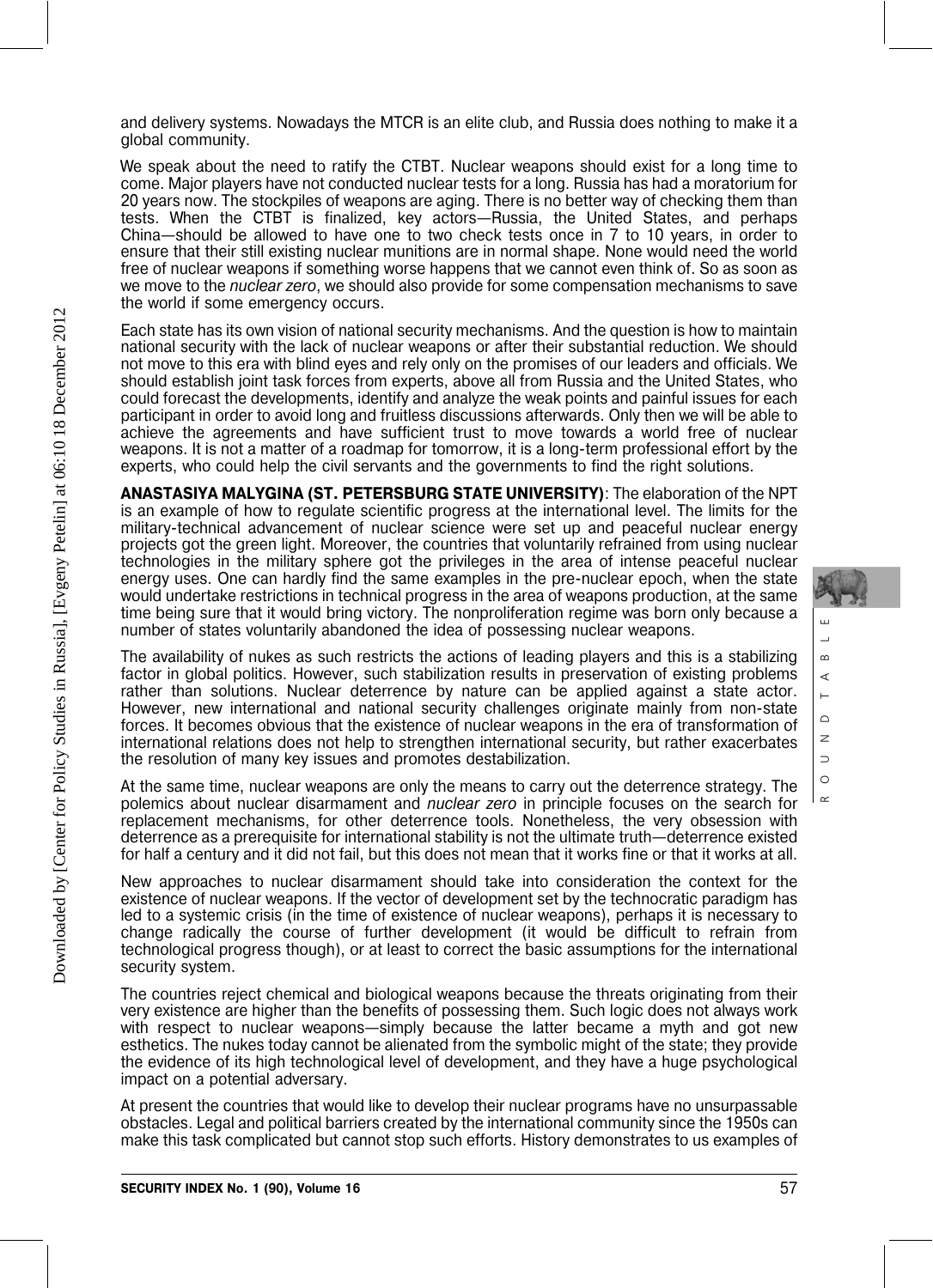when high motivation can help to overcome such impediments. Under the current circumstances, basic knowledge about the creation of a simple nuclear explosive device is available to a large number of specialists all over the world. Even if we eliminate all nuclear weapons on the planet, one cannot guarantee that they will not be reinvented and manufactured in the future. The same principle works with respect to certain states. If one can force a state to abandon its nuclear program and the military component of its nuclear complex, there are no assurances that in 8 to 10 years this state will not be able to revive its technological capabilities.

If we speak about additional stimuli for nuclear disarmament, they can be found in the adjustment of sociopolitical assessments and the change in the mentality of national political elites. In the post-industrial world efforts to strengthen a nonproliferation regime should affect the willingness of international actors to use nuclear technologies for military purposes. In order to ensure that the state does not strive to possess nuclear weapons, one should focus on the reasons for seeking them. In the era of information revolution and globalization it is impossible to stop the transfer of knowledge and technology, so the solutions should not be based on restricting the barriers for proliferation of materials and equipment. It is important to concentrate efforts on making the international environment less explosive and conflict-prone.

**MIKHAIL LYSENKO (ROSATOM)**: I would like to say a few words about the priorities for Rosatom in the area of nuclear disarmament and nonproliferation. This work goes in several directions.

First of all, by implementing the intergovernmental agreements we make our specific contribution to the elimination of stockpiles of weapon-grade fissile materials. For instance, one may mention the HEU-LEU deal with the United States. By now we have processed and shipped to the United States 353 tons of highly enriched uranium out of 500 tons envisaged in the agreement. They were downgraded into low enriched uranium. If we apply the IAEA calculations, which maintain that 25kg of uranium (enriched over 20 percent) and 8kg of plutonium are enough to produce a nuclear explosive device, we have eliminated by far about 16,000 nuclear munitions. And if we take into account 500 tons, this would mean the destruction of potential 20,000 nuclear warheads. A different parallel is possible—500 tons of HEU blended into LEU would be enough to produce 10 billion MWh of electricity.

Another agreement is also with the United States on disposal of excessive weapon-grade plutonium. It provides for the dumping of 34 tons of such plutonium by using it in the civilian nuclear energy sector. It is equal to the elimination of 8,500 plutonium-based nuclear munitions by both parties.

We have the agreement on shutting down the plutonium-production reactors. In 2009 we nearly shut down the last (of three) Russian plants that fabricate weapon-grade plutonium and, hence, finalized the many years of successful work together with the United States. We did it ahead of schedule because initially such a shutdown was planned for 2010. As a replacement, we constructed thermal power plants to supply Siberia with energy.

Secondly, Rosatom withdraws spent nuclear fuel from the Soviet-made research reactors abroad. There is a program based on the agreements with the IAEA, the United States, and other countries. It covers nearly 14 states and Russia has taken back about 900kg of fuel. Nearly 20 Russian companies are involved in this process. In many cases instead of spent nuclear fuel we supply the countries with LEU and help to convert the research reactors to functioning on LEU fuel.

Third, we work at multilateral initiatives in the area of the nuclear fuel cycle. We continue to implement the Russian initiative on the establishment of a global infrastructure for the nuclear fuel cycle, e.g. the International Uranium Enrichment Center in Angarsk. Russia is setting up on its territory and with its own resources the physical stock of LEU to ensure guaranteed supplies of nuclear fuel for the IAEA member states. Together with the IAEA Secretariat we have elaborated a basic bilateral agreement on creating such stocks and a model agreement to be signed by the Agency with the recipients of such fuel.

There are different proposals from other countries on this matter, i.e. the U.S. idea of forming a fuel bank, the German proposal, etc. We do not regard them as competing initiatives, but rather as complementary suggestions and we welcome them and any future proposals in this area.